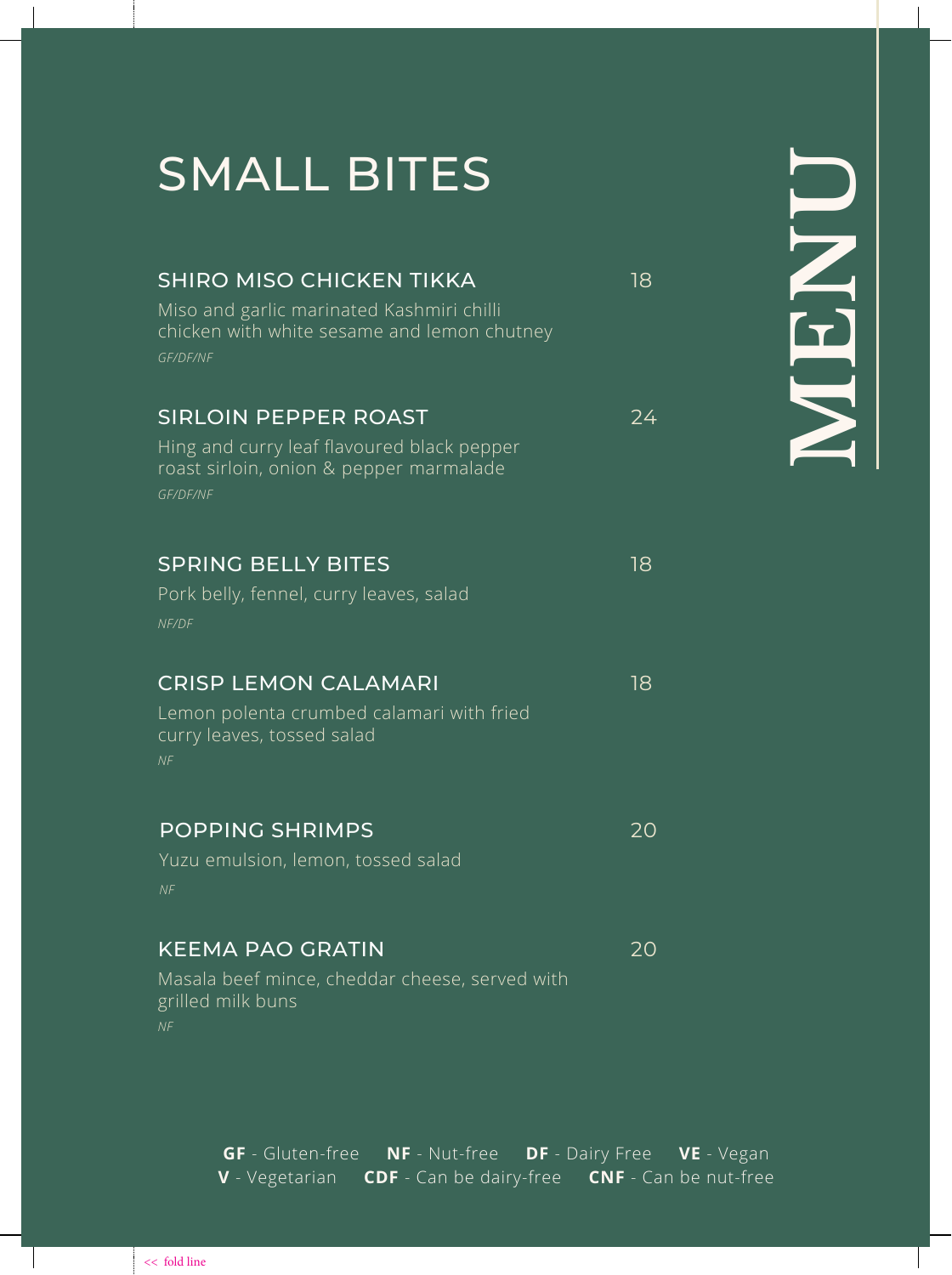# SALADS

| SPRING MUNG BEAN AND GREEN<br><b>ONION SALAD</b> |  |
|--------------------------------------------------|--|
|                                                  |  |

## THAI BEEF SALAD 18

Sirloin, mesclun, red onion, cucumber, mung bean, crispy noodle, Thai sesame dressing

### CAULI KARAAGE SALAD 16

12

Soya and garlic marinated cauliflower with chilli, togarashi, sprout *DF/NF*

# FROM OUR GRILL

(All grills come served with pan jus)

| <b>BEEF TENDERLOIN 250 GRAMS</b>                           | 45 |
|------------------------------------------------------------|----|
| <b>LAMB RUMP</b>                                           | 35 |
| <b>CHAR SIU SALMON</b><br>Served with smoked tomato relish | 35 |
| TOGARASHI MISO CAULIFLOWER STEAK 22                        |    |
| <b>T-BONE STEAK 400 GRAMS</b>                              | 55 |

**SPRING KITCHEN** NDRSID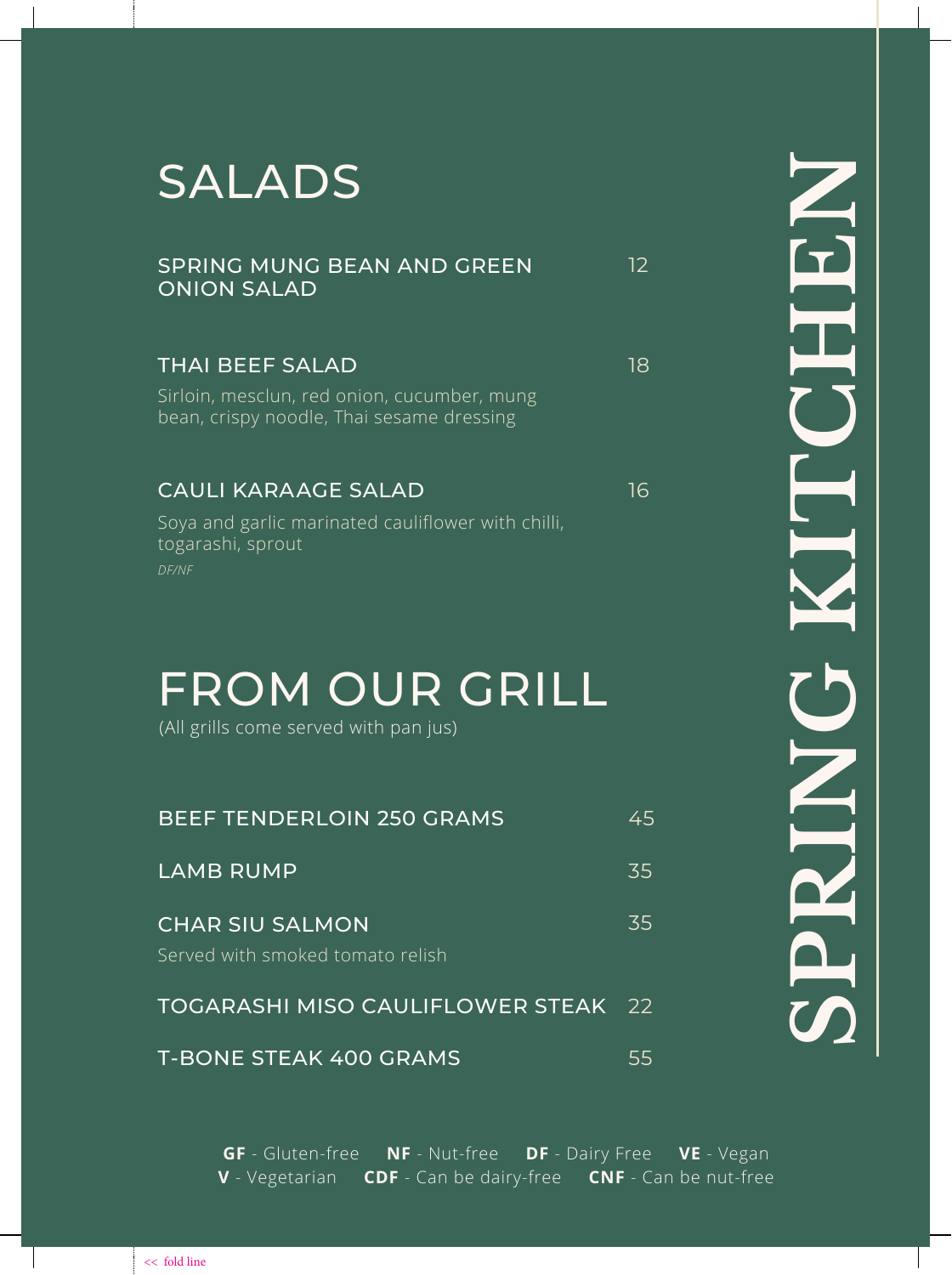# LARGE BITES

### CHICKEN LAKSA ROAST 30

Roasted chicken thigh, coconut laksa sauce with mung bean and onion salad *GF/CDF/NF*

#### CHETTINAD OX CHEEK 32

Pepper, curry leaves, coconut sauce, mixed salad *NF/CGF*

### SPRING BAO BURGER

With buldak aioli, kimchi, slaw and mala spice fries

| <b>Crispy pork belly NE/CDE</b> | 22 |
|---------------------------------|----|
| nr                              |    |
| Halloumi karaage NF/V           | 18 |

## TOMATO SOY SWEDE 20

Ricotta onion chaat, Chinese wine and tomato jus *GF/NF/V*

# HONEY LEMON GRILLED EGGPLANT 22

Spiced fennel yoghurt sauce, black cardamom, dried mint *GF/NF/V*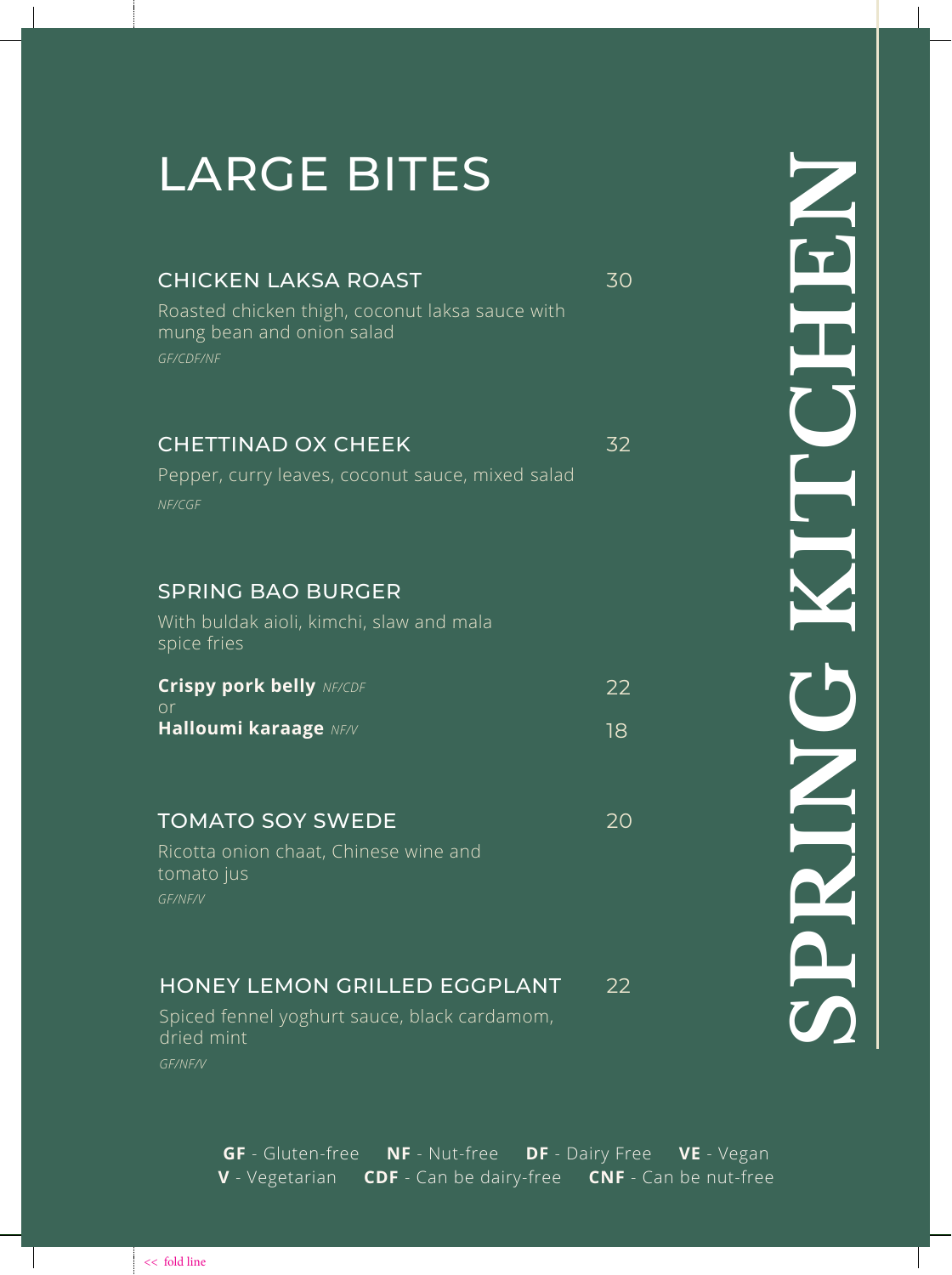# SIDES

| TOGARASHI CARROTS, FETA AND<br>WALNUTS<br><b>V/NF/GF/CDF</b>            | 12 |
|-------------------------------------------------------------------------|----|
| <b>BROCCOLINI W/ PEANUT THECHA</b><br>CDF/GF/V/CNF                      | 12 |
| <b>MALA SPICED FRIES</b><br>DF/NF                                       | 10 |
| HING AND MUSTARD POTATO,<br><b>CAULIFLOWER GRATIN</b><br><b>V/GF/NF</b> | 12 |
| MISO NAPA CABBAGE, TOGARASHI<br><b>DUST</b><br><b>V/GF/NF</b>           | 10 |
| <b>SWEET AND SOUR CAVALO NERO</b><br><b>V/NF/GF</b>                     | 12 |
| <b>STEAMED JASMINE RICE</b><br>NF/DF/GF/VE                              | 5  |

**SPRING KITCHEN** HEN SPRIN